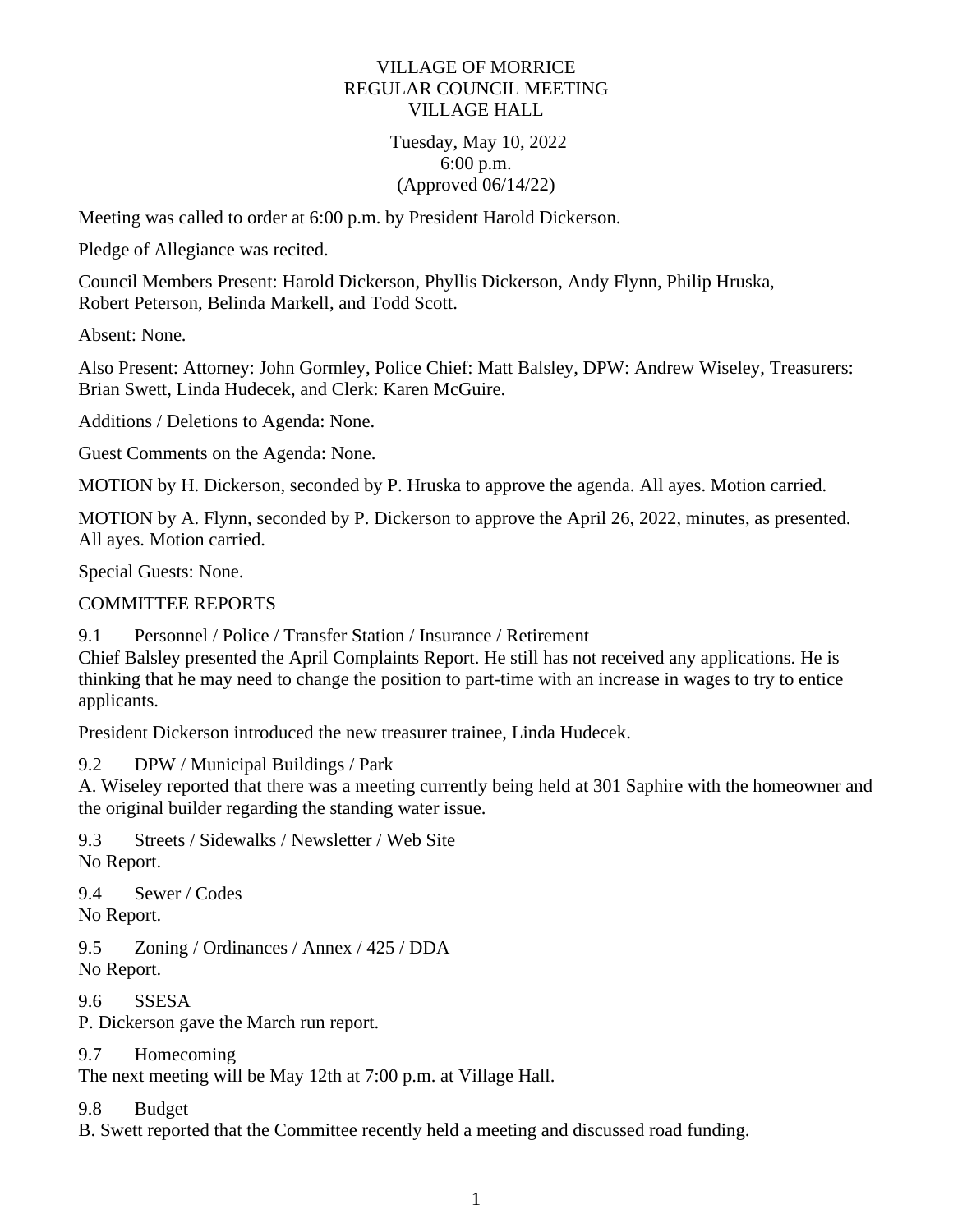Village of Morrice Regular Meeting Minutes May 10, 2022

#### UNFINISHED BUSINESS

### 10.1 Grant – Solar Panels

R. Peterson explained that a couple of companies will look at the lagoon property and present their findings and proposals at a Council meeting.

### 10.2 Ever Stream Fiber – Approved Bond and Set Up Escrow Account

The bond and escrow account were discussed. Clerk will contact engineers about the amount of escrow to require. The bond will be amended to include restoring storm and sanitary sewer lines as well as the roads. And the date will be extended to 06/01/23.

MOTION by R. Peterson, seconded by H. Dickerson to approve the Highway Use Bond submitted by Ever Stream provided it includes the above-mentioned amendments.

Roll Call: Ayes: B. Markell, T. Scott, A. Flynn, P. Hruska, P. Dickerson, R. Peterson, H. Dickerson. Nays: None. Absent: None. Motion carried

# NEW BUSINESS

### 11.1 Appoint DDA Members

The DDA submitted a request to reappoint Lyn Smith, Jeff Harris, and Elizabeth Andrus to four-year terms. There was discussion about the actual terms of individual DDA members and the correct rotation of terms. Clerk will send a list of members to the attorney who will assign terms to be confirmed at the next Council meeting.

MOTION by H. Dickerson, seconded by T. Scott to approve appointing Lyn Smith, Jeff Harris, and Elizabeth Andrus to four-year DDA terms. All ayes. Motion carried.

#### 11.2 Road Grant

P. Hruska asked for approval to have Wolverine Engineers write a Category B grant application for the Village. The grant would be for the remainder of Morrice Road from South Street to Mason Street, Third, Davis, First, and Second Streets from Morrice to Main, the alley between Second and Third Streets behind the restaurant, and some spots on Second Street near Main. The cost will be approximately \$380,000 plus engineering costs. Funding will come from the Grant, the DDA, and various other Village Funds.

MOTION by H. Dickerson, seconded by P. Hruska to approve Wolverine Engineering writing a Category B grant for the Village. All ayes. Motion carried.

# 11.3 Purchase Pipe Locator – DPW

The DPW need to replace their very old and unusable pipe locator. They use the locator for sewer work and Miss Digs. They are requesting purchase of a Schonstedt Rex LITE Dual-Frequency Pipe & Cable Locator, 82 Khz from USABlueBook for \$2,340.

MOTION by P. Hruska, seconded by P. Dickerson to spend up to \$2,500 for the locator, paid out of the Sewer Fund.

Roll Call: Ayes: R. Peterson, A. Flynn, T. Scott, B. Markell, P. Hruska, P. Dickerson, H. Dickerson. Nays: None. Absent: None. Motion carried.

# 11.4 Fireworks Permit

Wolverine Fireworks Display needs to have a fireworks display permit approved by Council so that they can transport fireworks for the Festival.

MOTION by T. Scott, seconded by R. Peterson to approve the fireworks permit for Wolverine Fireworks Display, as requested.